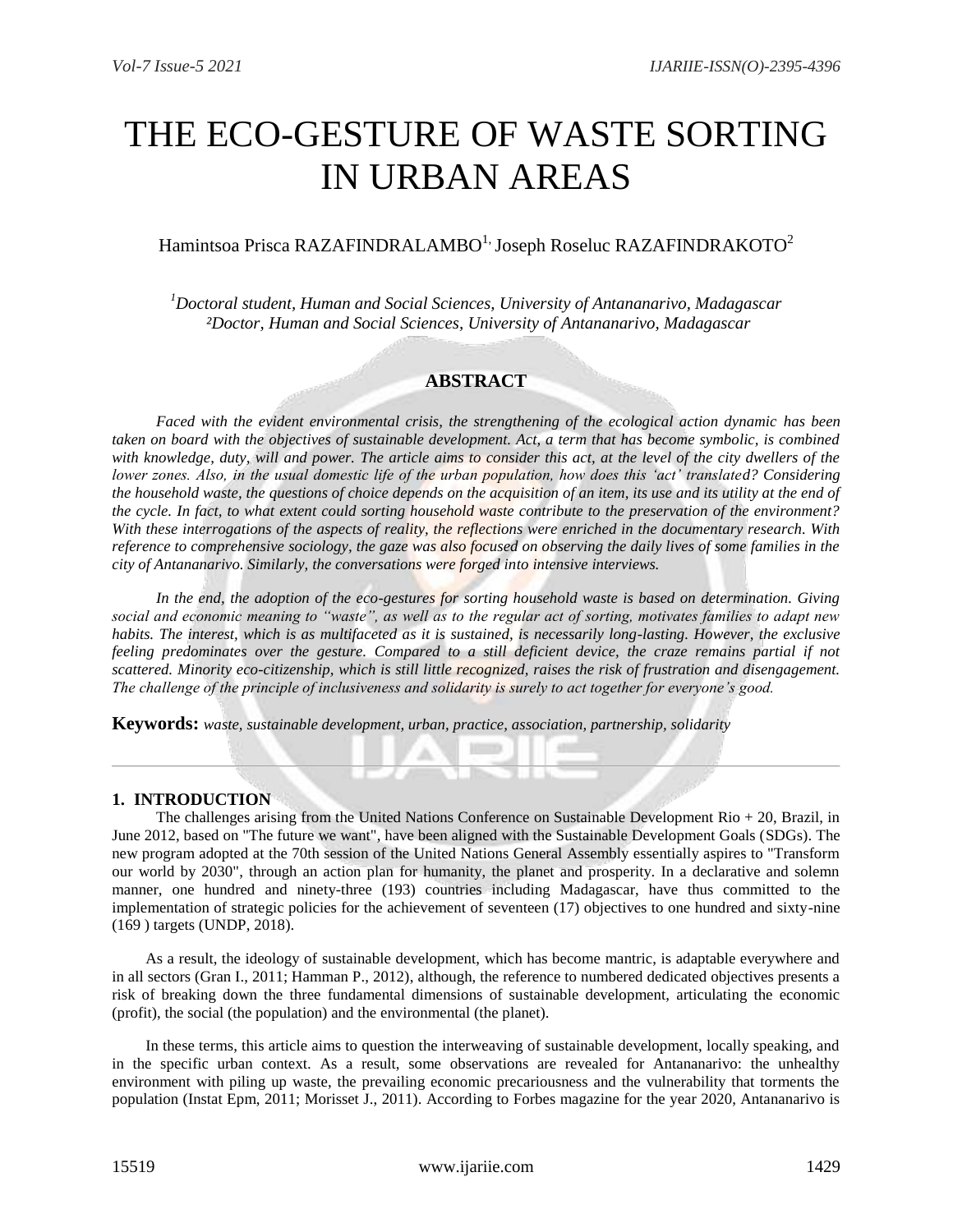the third dirtiest city in the world. It turns out that the waste management service is located at the organizational crossroads: the whole system is called into question, in particular because the collection comes up against multiple difficulties, but also because of the saturation of the landfill site at Andralanitra. (Onu Habitat, 2012; Breselec R. et al, 2015).

Faced with the evident ecological, socio-economic crisis, a population margin has sought to exceed expectations, by acting in one way or another. Indeed, actions are taking root based on the recovery of waste through sorting. How have these action steps taken shape? To what extent could sorting waste contribute to preserving the environment? And, what are their lasting prospects?

## **2. MATERIALS AND METHODS**

## **2.1 Materials**

The issue of sustainable development, particularly the recovery of waste, has been explored from multiple sources. The research materials used were matched with the techniques used.

## 2.1.1 Bibliographic and webographic materials

Writings on sustainable development and waste, which are very diverse, can be found in books, journalistic papers, scientific articles, legal texts, technical reports, etc. These popular themes are visible in physical paper version, but also on the technological tool of the web. It was necessary to select, the elements relating specifically to our subject. The present work has thus been enriched with flaky documentations and digital consultations. Each reading was the subject of a file which subsequently made it possible to establish a synthetic and comparative documentary review.

## 2.1.2 Human materials

The resource persons surveyed, as part of this study were urban users, waste sorters, administrative officials, families, members of activist entities, and people from private sectors, active in the environment. This selection was made by quotas and by reasoned choice, of the non-probability sampling method, on a population basis of middleclass and low-level socio-economic categories, in the slums of Antananarivo. Experiential waste recovery capital was also considered, with the aim of bringing together different cases.

#### 2.1.3 Data collection and processing tools

The field data collection tools were the questionnaire, voice recorder, notebook, observation grid, camera, and laptop. The questionnaire was well prepared in terms of its recitals, design and processing. Among other things, we conducted a test before approaching it with our interlocutors. It has been drawn up in two languages: French and Malagasy. And, the questions, articulating the closed, semi-open and open types, were crafted to prompt responses. A dictaphone was used to record interviews. This tool made it possible in particular to complete the notes collected in the notebook. Thus, the notebook recorded the ideas, key words, points of attention, thoughts, and responses of the interlocutors on the open questions. The observation grid constituted a benchmark matrix for the objects of special attention in the field. A camera was used to take pictures of local realities. In this case, it captures passive and direct observations, such as the waste recovery chain and the related finished products. Finally, the laptop supported us in the research on the internet, the design of the questionnaire, the reading sheet, the observation grid, the entry of processing masks, the entry of data, the processing of the information collected and the writing.

In relation to treatment, digital and technical tools developed qualitative analysis software, NVivo was used for the analysis and processing of qualitative data. The statistical processing as well as the development of tables and graphs were carried out on the EXCEL 2010 spreadsheets. And the WORD 2010 was the office software for the editorial staff.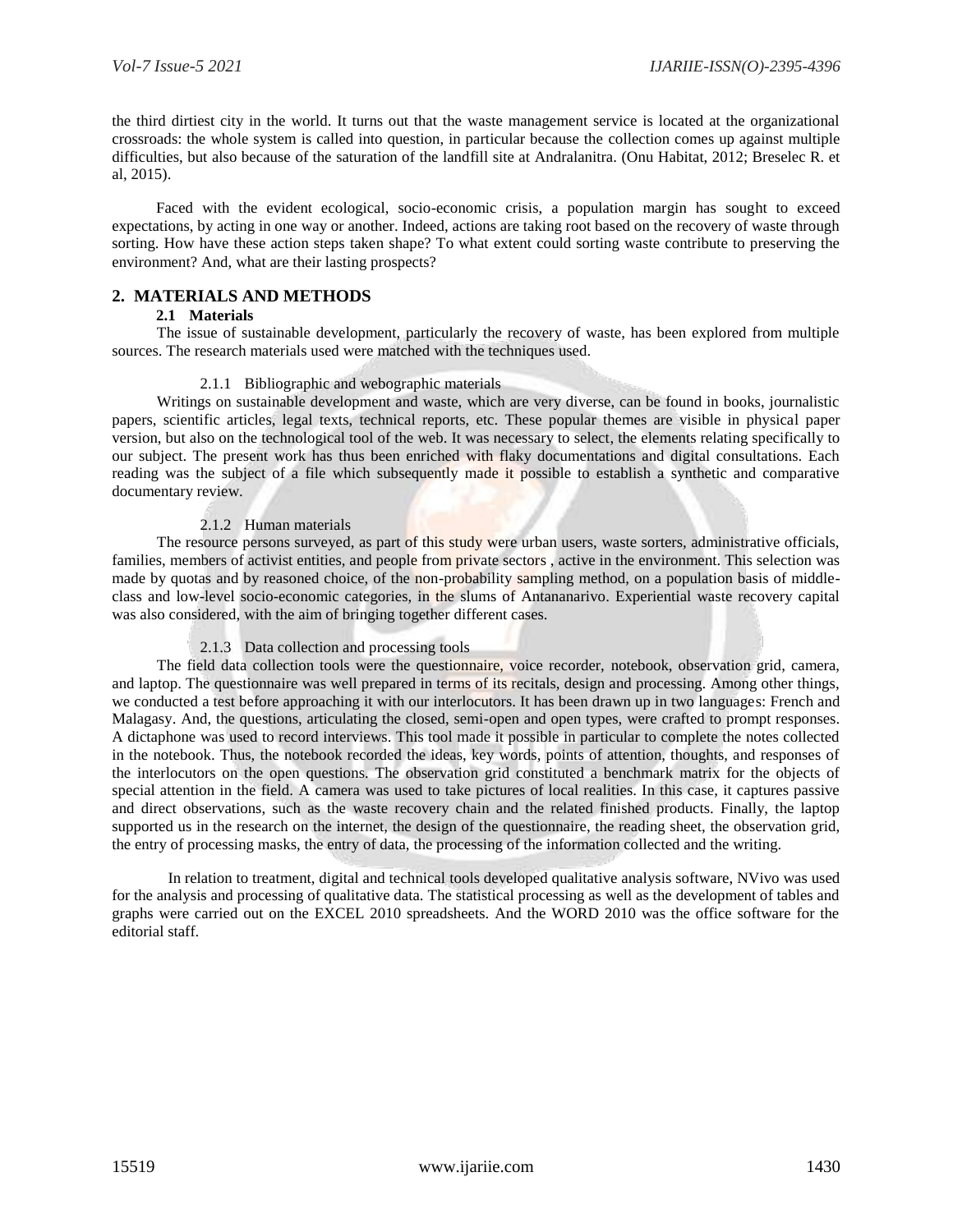#### **2.2 Methods**

The development of research has been fundamentally incremental, with calibrations often necessary depending on the questions related in particular to the issues. The mixed method, combining the quantitative and qualitative approach, was adopted. The quadrupolar methodological model of De Bruyne et al., 1974, proposing four interdependent poles, structured the general approach of the research carried out: epistemological, theoretical, morphological, and technical.

#### 2.2.1 Epistemological pole

The methods pertaining to the epistemological pole, are part of the inductive logic starting from individual actions of a social nature. During the field trips, the interviews carried out were essentially individual. In line with the words of Mays and Pope (Mays N. et al, 1995), the investigation focused on collecting information on the meanings, experiences and points of view of the inhabitants of the urban municipality of Antananarivo. The central themes concerned waste, sustainable development, and the actions initiated. The posture was socio-constructivist, through reformulations, explanation if not the theorization of testimonies and experiences. And, for the sake of rigorous quality (De Sardan O., 2008), triangulation was taken into account by the multiplicity of actors surveyed.

#### 2.2.2 Theoretical pole

Considering, sociology as a science of social action, the theoretical pole essentially concerns the understanding articulated with a functional analysis. It is a question of grasping, among other things, the meaning which motivates specific actions according to the Weberian sociological precept, « *de comprendre par interprétation l'action sociale et ce faisant d'expliquer causalement son déroulement et ses effets »* (of understanding social action by interpretation and in doing so causally explaining its development and its effects) (Weber M., 1922, 28). The process adopted, within these frames of reference, was one of understanding, interpretation and explanation.

#### 2.2.3Morphological pole

From the morphological pole, the analysis frameworks focused on taxonomy and typologies. The information collected was entered into an arranged database. The processing method was systematic and regular, to ensure the organization of the content collected. The data produced were collected from documentary and audio-visual sources, review procedures, direct observations as well as discussions in intensive if not prolonged interactions. The data were of two kinds: "ethics" collected by the observation device and "emics" made up of discursive data. We performed the qualitative analysis, based on codes and an analysis grid. The quantitative aspects were exploited from the statistical approach.

## 2.2.4 Technical pole

The comparative method was adopted throughout the research, from the initial question to the written restitution. The use of secondary data from the bibliographic and webographic documentation made it possible to establish a comparative reading grid on the central themes of the study. The resulting elements subsequently supported the operationalization on the mode of investigation to be carried out, as well as the variables to be considered. Thus, observations and interviews were diversified to have comparative elements of reality. Regarding waste recovery actions, the comparison between different cases was studied. However, points of diversity, contradictions and gaps were permeated, and compared, allowing trends to be detected.

## **3. RESULTS**

#### **3.1 Report to waste**

Axiological controversies have emerged around waste, particularly at the level of urban users. It should be noted that Household and Assimilated Waste (DMA) concerns the garbage from street sweeping and garbage from trash cans, household garbage such as food scraps or vegetable peelings and waste from administrations and small businesses (Raharinjanahary, 2011). The graph below shows the response rates for the closed question on the utility of waste, for 298people surveyed.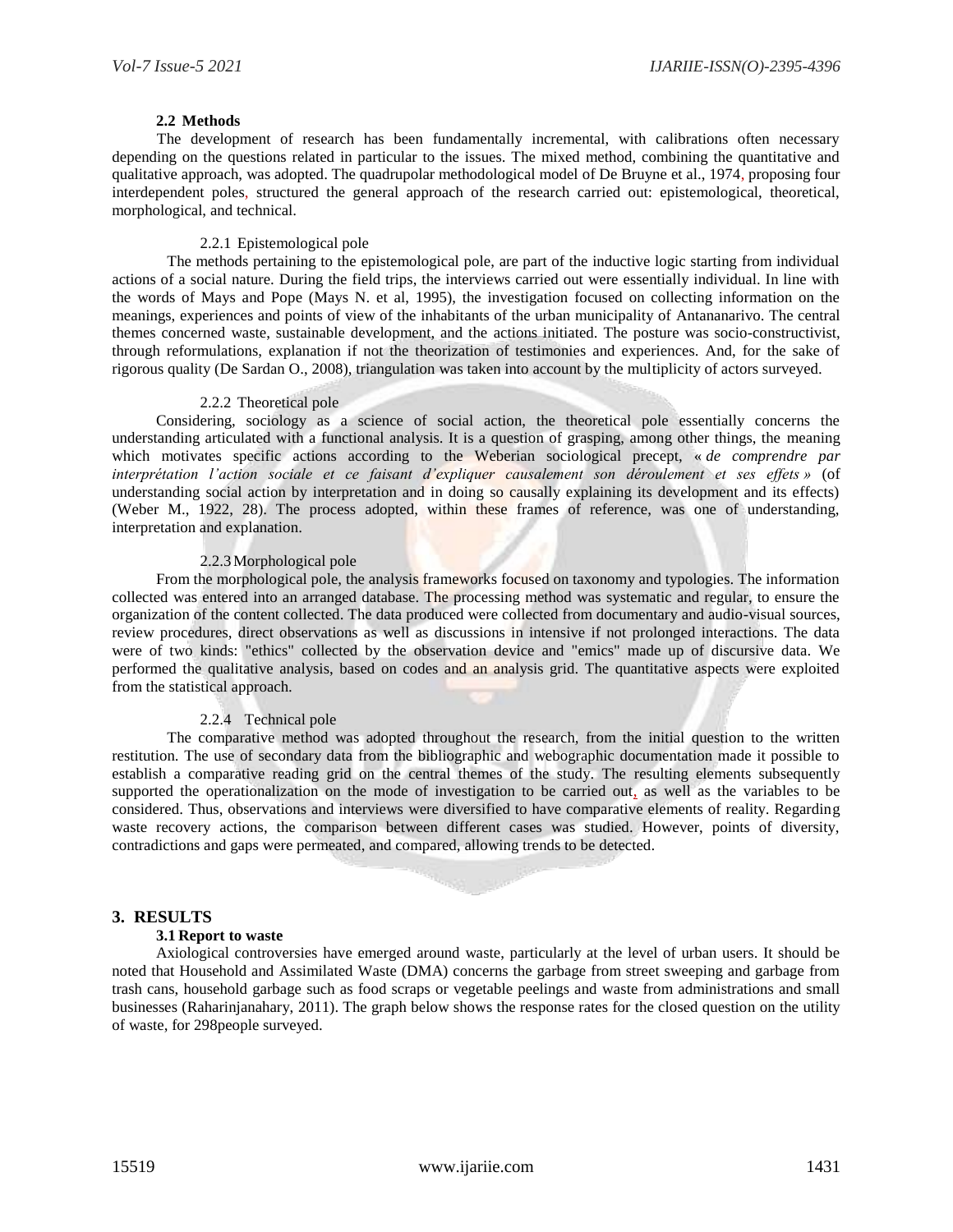

Waste, referring to the Malagasy term "fako", is generally perceived as the end of a production or product chain, considered unnecessary for 65% of those surveyed. And, in the urban way of life, this characteristic is strengthened more. A middle-class, 40-year-old woman said: « Ambanivolo, fako izany, tsy misy, misy ilàna ny zavatra rehetra avy ampiasaina. Fa an-drenivohitra eto, raha dinihina, misy ny fako, ny avy ampiasaina mila ariana. Ny fako hita mivangogona etsy sy eroa, indrindra moa ny toerana voatokana amin'izany, eny amin'ny fokontany eny » (In the countryside, rubbish doesn't exist; the fact is that everything used still remains useful. But here in the capital city, it can be considered that there is waste; wastes can be seen everywhere) . Garbage is piled up here and there, especially in designated areas, in villages).Whether it be in the household or at the corporate level, waste is bound to be thrown away and rather to be ridded of. The literature on the subject has also mentioned this remaining fact:

**-** 18.2% of households store their waste in pits while 42.45% dump it directly in the street and in swamps (Raharinjanahary, 2011);

- In 2010, 620 tonnes of garbage were collected daily. And, in 2023, a shift to 1,050 tonnes of waste per day is planned. (Imv, 2012).

The people throwing the waste, concentrate on such remarks as "What follows does not concern me". And, at the end of the interview, complaints are expressed, concerning the ambient dirt, the urban hygiene measures which are lacking, the State which abandons its population, the environmental incivilities on the throwing of the rubbish as the defecation in the open air,… As a result, an onomasiological path (Hagege, C., 1985) unfolds like the following figure 1 on the notion of waste at the level of urban users.



**Fig -1**: Onomasiological journey on the notion of waste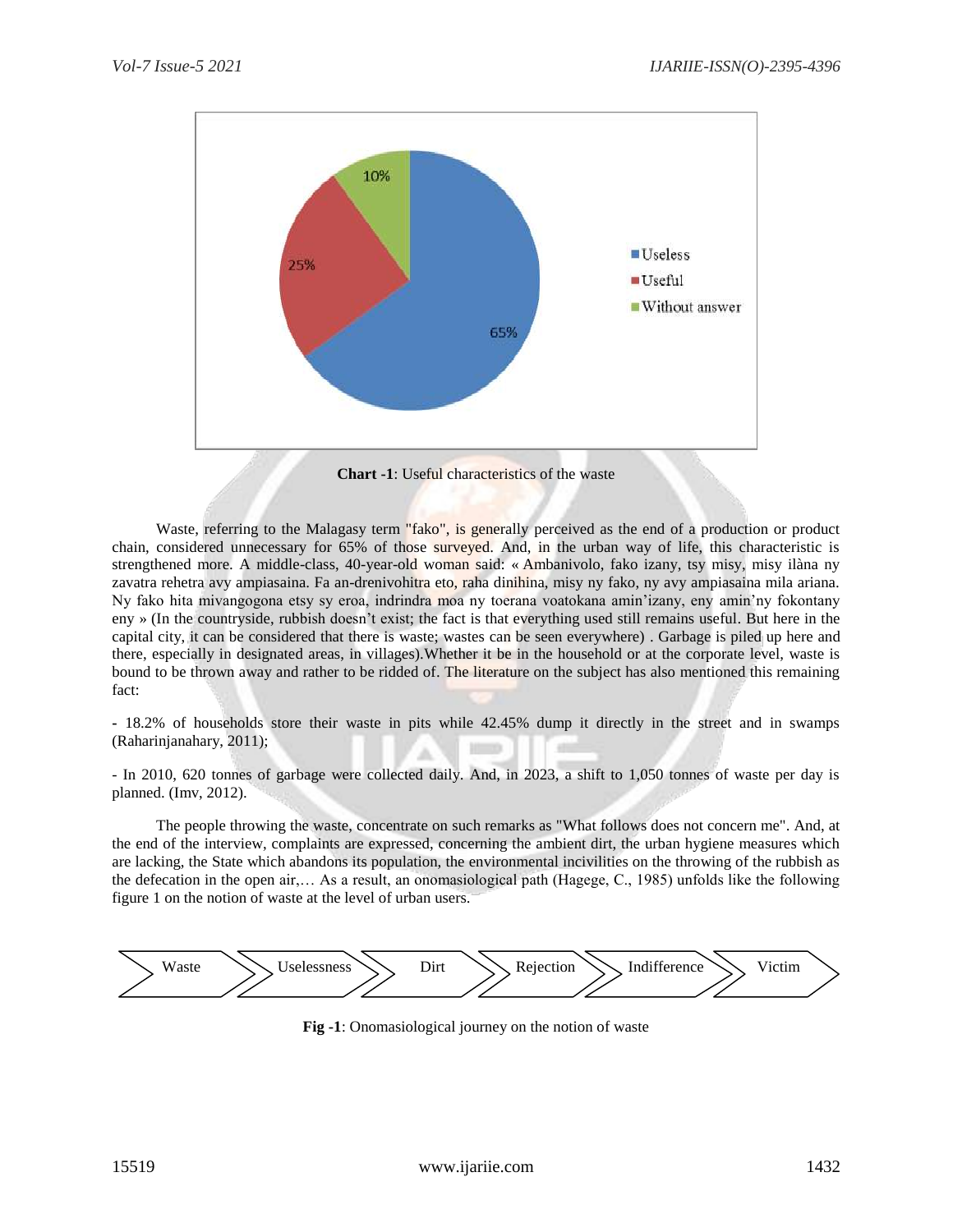### **3.2 Links between waste and sustainable development**

Speaking of the Sustainable Development Goal, in terms of « Tanjon'ny Fampandrosoana maharitra lovain-jafy » (Sustainable Development Goals Inherited), a lack of knowledge arises about its existence, its meaning, as well as its interest. The following graph 2 illustrates the knowledge of sustainable development for the 298 people surveyed.



**Chart -2**: Knowledge of sustainable development

On the dichotomous option, the No was significant with 68% of responses. The points of view particulary insisted on a logic rather centered on the development. Among other things, a waste sorter from Andralanitra states that: « Ny zava-dehibe dia mila mandroso, rehefa mandroso ny olo, ny firenena, dia tombony ho an'ny taranaka foana izany » (The important thing is to develop. when development affects people and the whole country, it would be advantageous to the next generation)

In addition to that, the majority of our interlocutors, approximately 52% of them considered the expressions "sustainable development" or "inherited", as especially labeled in « teny mipoapoaka ampiasain'ny fanjakana, mety ahazoany vola angamba e » (terms in vogue, necessary for obtaining financing).

And, if we refer to the waste, the semantic and temporal characteristics, present themselves in a paradoxical way.

| Feature  | Waste                    | Sustainable development        |
|----------|--------------------------|--------------------------------|
| Sémantic | useless, dirty, messy    | useful, suitable, orderly      |
| Temporal | daily, expeditious, real | next, slow in coming, symbolic |

**Table -1:** Elements of the paradox between waste and sustainable development

Waste and sustainable development have opposite meanings. Households live from hand to mouth, and worry little about the future. The most essential thing is to be able to ensure every day life economically and within a social organization without hindrance.

#### **3.3 Waste recovery**

People who have found some utility for the wastes, about 25% constituting our sample, try to recycle and transform them in different ways. Thus, we established a body of documentary data as well as experiential feedback from the interviews. The corpus comes down to three cases.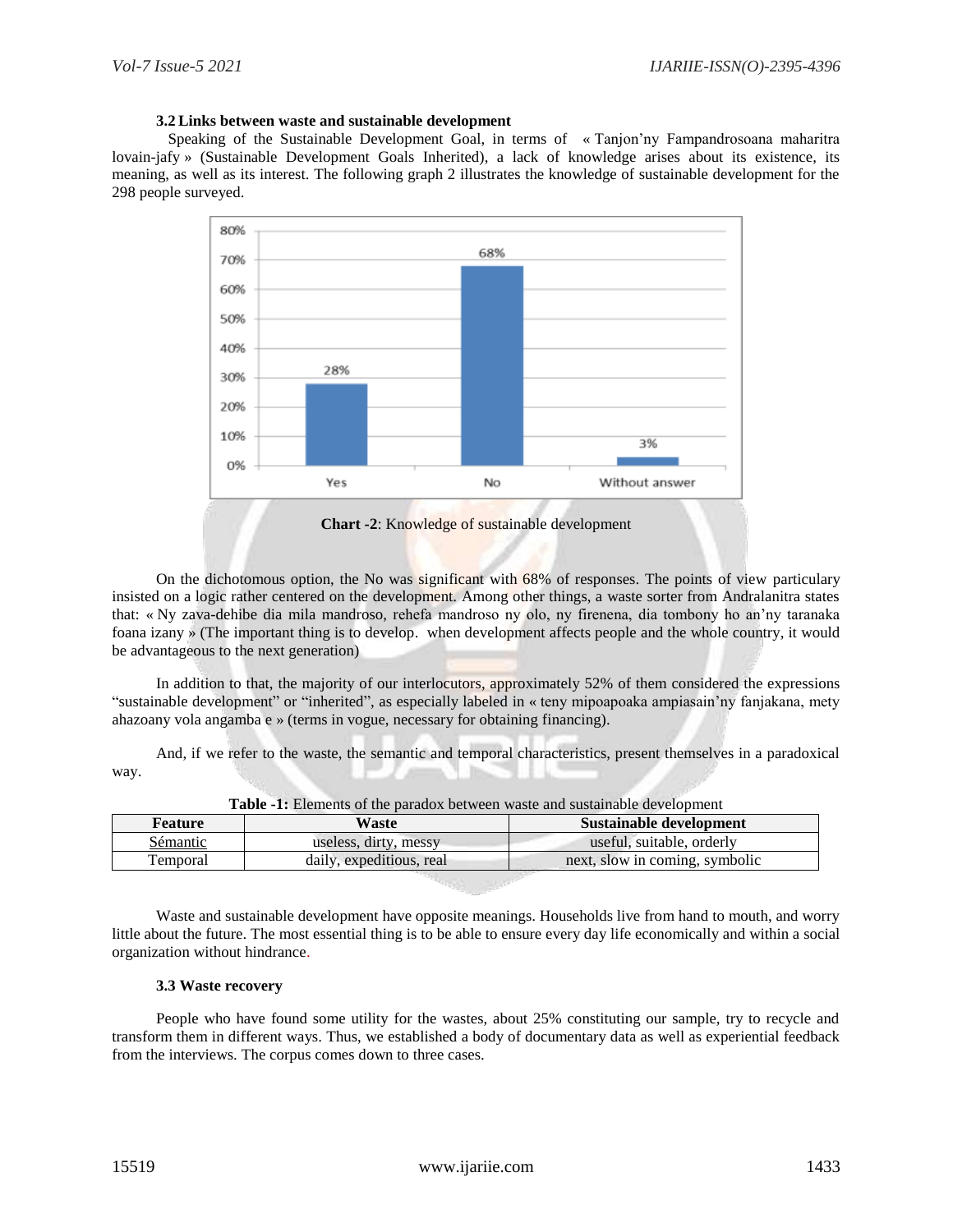## Case 1: Family workshops

« Des ateliers familiaux spécialisés dans le traitement des matériaux issus des déchets sont apparus depuis la crise de 2009 dans les périphéries d'Antananarivo, là où le foncier est disponible et plus abordable. Ils permettent de créer des objets variés par la réutilisation de morceaux de métaux, de tissus, de papiers. Les tissus lavés, découpés et tissés servent à fabriquer des tapis de salle de bain. Un atelier installé près d'Anozizato fabrique des chaussures en caoutchouc à partir de pneus issus de la récupération. Il chausse les ouvriers qui chargent et déchargent les camions de livraison du marché d'Anosibe voisin» (Family workshops specializing in the treatment of materials from waste have appeared since the 2009 crisis in the outskirts of Antananarivo, where land is available and more affordable. They allow you to create a variety of objects by reusing pieces of metal, fabric and paper. The washed, cut and woven fabrics are used to make bathroom rugs. A workshop near Anozizato manufactures rubber shoes from recycled tires. It shoes the workers who load and unload the delivery trucks in the nearby Anosibe market) (Breselec R. et al, 2015)

#### Case 2: Associative intervention

Another example, the Green NKool association since 2016, has set up a waste recovery device linked to production, based on the concept of donation and the win-win principle.

| <b>Entity / Person</b>                  | <b>Characteristics</b>                                                      |
|-----------------------------------------|-----------------------------------------------------------------------------|
| <b>Business</b>                         | Donation to the used oil association                                        |
| Association                             | Assignment of the transformation of oil into soap, sale of<br>soaps         |
| People victims of gender-based violence | Sorting and production of soap                                              |
| school                                  | Donation recipient, 1 soap purchased from the association<br>$= 1$ donation |

## **Table -2:** Functional matrix of used edible oil processing

In essence, from 500 liters of used and salvaged cooking oil, 10,000 hard household soaps with an average weight of 100g are produced. For this, the molds used are also yoghurt pots sorted in the solid waste. And, a multiimpact chain is in operation: the company donates the waste oil; the sorting and the production are carried out by four men and eight women, especially single, if not victims of gender-based violence; soaps are sold with added value of donation for schools, one donation of soap for a public primary school; soaps are redistributed free of charge to low-level workers. The profit relies on the inclusive approach integrating the private sector, civil society as well as the population considered vulnerable benefiting from sources of income. Otherwise, these types of wastes usually incinerated are turned into material.

## Case 3: Project mode

There are also collaborative and partnership actions, involving different stakeholders, such as the "Fanavotana" project, literally a rescue program. This is a micro waste collection chain (newspapers, cardboard, paper, plastic bottles) in order to integrate a group of vulnerable women into the formal labor market. This action was initiated by the association Agir pour le Développement Durable et l'Economie Verte in Madagascar (ADDEV) in collaboration with the associations Green NKool, Ecologik Mada and Teach for Madagascar. In the line of sight of the sustainable development objectives, each entity brings its expertise. This partnership modality integrates interactions of several types, in this case public / private and / or formal / informal.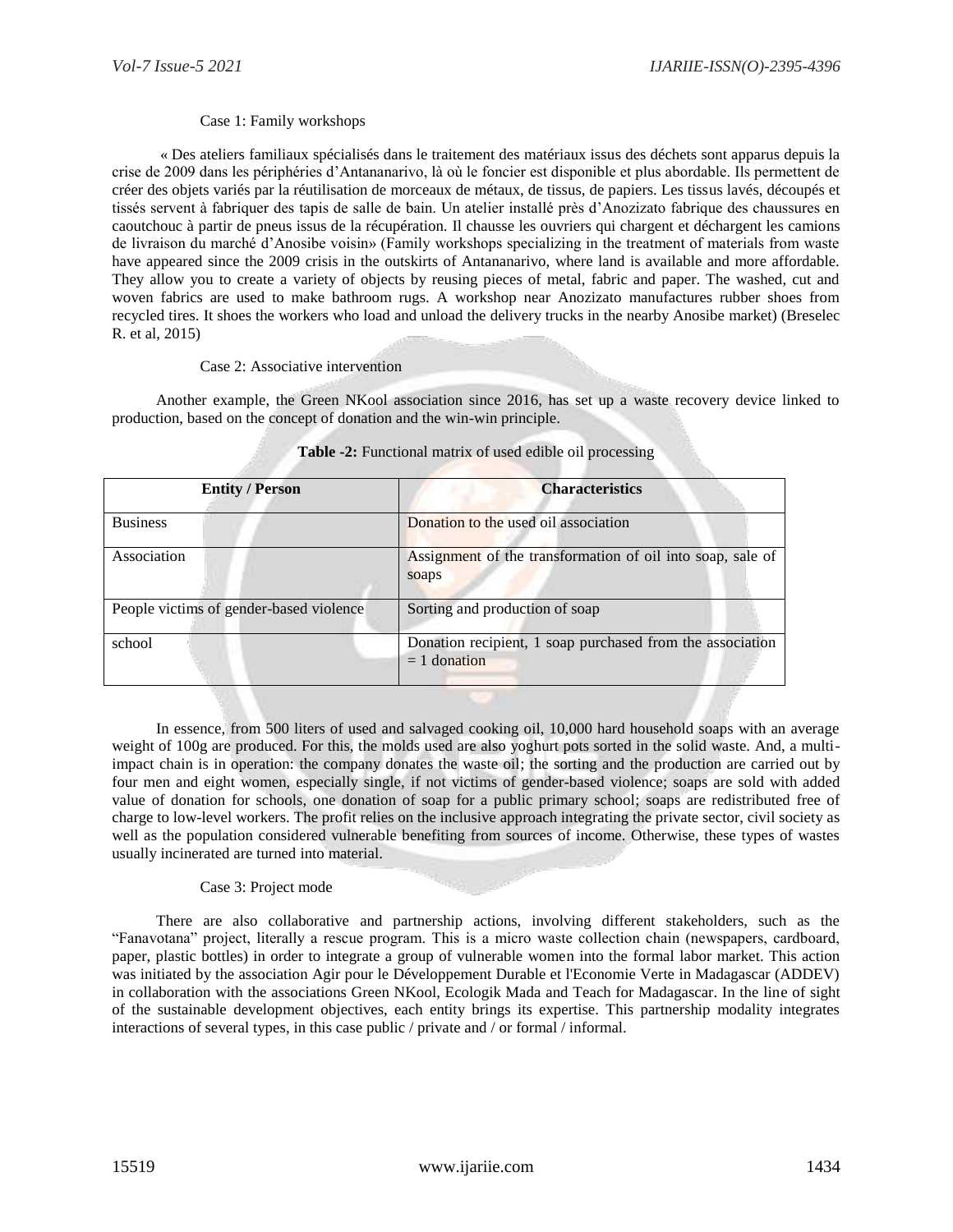## **4. DISCUSSION**

#### **4.1 Paradigm shift of homo detritus**

The waste of its "dirty" character undergoes a metamorphosis to be "clean", in that it becomes matter, useful. This makeover, in reference to social representation, is the ambition of an acrémental continuation, even of a paradigm shift of homo detritus (Jeudy H; 1991; Raharinjanahary 2011). It arises from an individual consciousness first, then a collective and ecological consciousness. Actions are based on an existing or becoming meaning. The intentions structuring sociological rationalism (Weber, M. 1922) initiate the emergence of actions. And, these intentions are gradually driven by motivational logic.

Waste management methods, in this case, composting, recycling or reuse, identify with innovative resourcefulness (Durand et al., 2019) in the face of the economic constraints of meager dedicated finances and the increasing informal sector. Other integrated models seek the articulation of the different SDGs :Living without waste, in the tendency of zero waste, would be the absolute.

With regard to the theme of sustainable development, there is an essential refocusing on development. This alternative coming true will logically create aspects of sustainability and more for the next generation. The questions merge in that the current SDGs take into account the social aspects of our daily life, our basic needs for education, health, habitat, employment, etc. ?

## **4.2 The need to act**

The distrust of the state concerning all its entities at its different levels, has meant that a takeover has been structured at the local level. The life stories of the pioneers starting from the recovery of waste testify to a need to act now. Their outlook has changed: waste is completely usable, and can generate substantial economic income. And, the scope has been considered cross-cutting, touching on different aspects of human life and the environment. The practical and real aspect would need more to be highlighted, such as waste management and recovery. Among the needs of the population is the need for a model put to the test. The concrete, visible goes beyond the symbolic aspect often advocated with the SDGs (Augier H. 2012). If the accommodation is still weak in Antananarivo, it is because its communication has limits if not remains unclear.

However, around this word also focuses attention and incentives, structured by identifying unifying (Hamman, P. 2012). On the one hand, this rush presents a risk of opportunistic deviations. In fact, the State losing its legitimacy, thus fragmenting the social organization, takes advantage of new brokers, often known as fund hunters through organizations or associations with unprecedented negotiation capacities in the political and local field (Bierschenk T. et al, 2000; Goedefroit S. et al, 2002). On the other hand, the growing ecological consciousness mobilizes a responsible collective consciousness. The majority of interventions are based on mechanisms at several levels of committees, local, in order to promote a progressive autonomous takeover.

#### **4.3 The value chain logic**

Waste in its management and recovery systems is structured more like a bridge in relation to the door in the Simmelian metaphor. In fact, the door requires opening and then closing to access the next space. However, the revalued waste has established social links based on solidarity. A citizen movement is developing through systems of donations and exchanges. (Jolivet, 2001). The mobilization of actors of urban habit, then ecological towards a cultural habitus, in the sense of sustainable waste, would redraw the relationship between waste and sustainable development.

The entrenched approaches go beyond the global strategy initiated by the State and its mechanisms, in that they are based on adaptability (B. G. Glaser et al, 2017; Durand et al., 2019). The efforts of the policy based on speeches, advance the constraints and blockages to the actions beforehand. Compared to a system that is still deficient, the enthusiasm remains partial if not scattered. The exclusivity still lies in the recovery of waste. The still little recognized minority eco-citizenship raises the risk of frustration and disengagement.